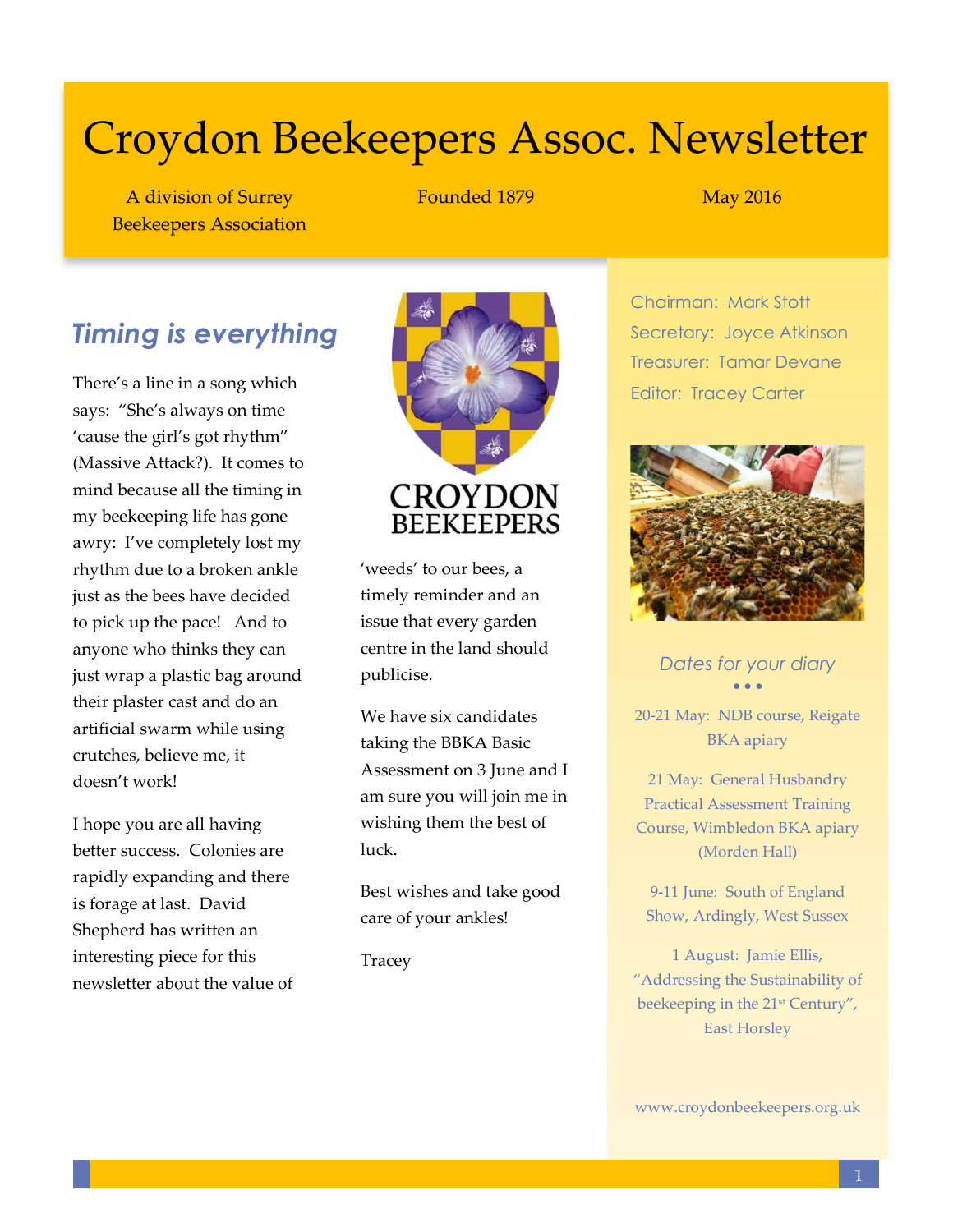## *News from the Apiary*

### *Apiary Meetings*

Starting in May the Sunday apiary meetings will start at 1.30pm. We aim to open the hives and do practical beekeeping but as always it is weather dependent.

#### *Swarms*

With the swarm season upon us anyone who wants to be put on the swarm waiting list should either phone Joyce Atkinson on 020 8657 2817 or email [croydonbeekeepers@gmail.com.](mailto:croydonbeekeepers@gmail.com) Priority will be given to members who don't already have bees.

#### *'Weeds' are Good for Us!: some timely thoughts from David Shepherd*

The topic of **forage** is one that crops up quite frequently and Mark (Chairman) and I have met up several times at some very interesting lectures on different aspects of foraging and bee nutrition. This has spurred me into penning a little on the topic. Most of us just assume that the workers will just find what is available and perhaps we may never get around to using the microscope for identifying the sources of pollen being brought into the hive.

At Hartley Down the original intention was to develop an informal area of bee friendly plants which would give folk some ideas for their own gardens. This intention falls

well short at present and a few weeks ago the subject arose of which hedges, shrubs and trees to trim: due consideration was given to whether to cut back the ivy, blackberry, willow and hazel – important sources of nectar and/or pollen. Our current A. mellifera species co-evolved with 'wild' flowering plants over many millions of years well before Homo sapiens even started to evolve. So it is natural to deduce that the plants that existed before the development of horticulture and agriculture, should still be an important part of their 'natural diet'. This is not to say that more 'modern' perhaps recent introduced

plants are of no use – quite the opposite in quite a few cases.

Some very interesting random facts:

- 'In September and October (on average) 89% of pollen pellets brought in by worker bees were from **Ivy.**
- Ivy nectar is high quality with 49% sugar – what else is available at that time of the year in large quantities? (LASI – Sussex Univ.).
- Pollen nutrition affects stress resistance in bees: they are better able to cope with disease and other stresses that they may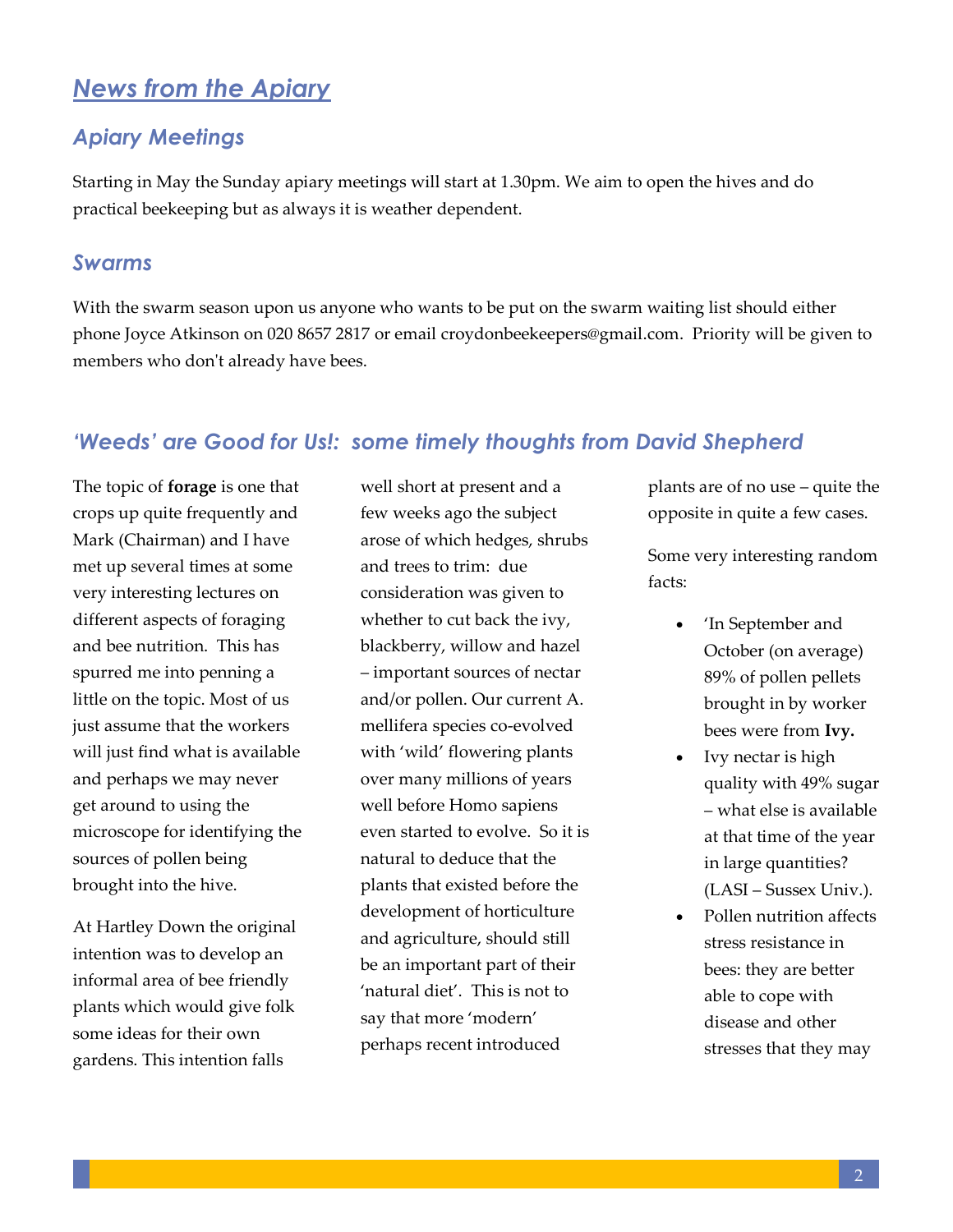encounter. A wide variety of sources provides a healthy diet – strong healthy bees.

- Dandelions in early spring are an important source of food for bees despite its pollen being deficient in four important amino acids; but nevertheless essential when perhaps other sources are unavailable.
- There is much indication that workers will be selective about different nectar sources – seeking out those that are perhaps

richer in sugars, or more suitable in diet. When ideal sources are not available they still need those of a lesser 'quality'.

 A historical analysis of the range of pollinators in selected ancient woodland, heath land and other sites in the UK showed a big decline in the last 70-80 years: the greatest in rural areas, those adjacent to urban areas being less affected - modern farming practice has had a serious effect. (Reading Univ.)

If we consider the hazel, willow, dandelions, blackberry and ivy that exist with other such 'weeds' in large quantities on waste ground, abandoned and 'ill kept' gardens, railway embankments, road verges: surely they are **valuable sources of forage throughout the year, to keep our bees healthy!** Urban gardens play an important role, but remember our honey bee is **top pollinator** and needs large areas of 'flowers' – **they are not going to do the waggle dance just for a few individual plants** however attractive they may seem to us!

David S.

# *Events for your diary*

## *Croydon Beekeepers Stand at 2016 Shows*

Our sales and education stand appears at a number of events throughout the year – here are the locations so far for 2016:

- 21 May Knight's Garden Centre
- 4 June Park Hill
- 11 June Reedham Trust, Old Lodge Lane
- 18 June North End, Croydon
- 25 June Sanderstead Horticultural Show
- 16 July Millers Pond, Shirley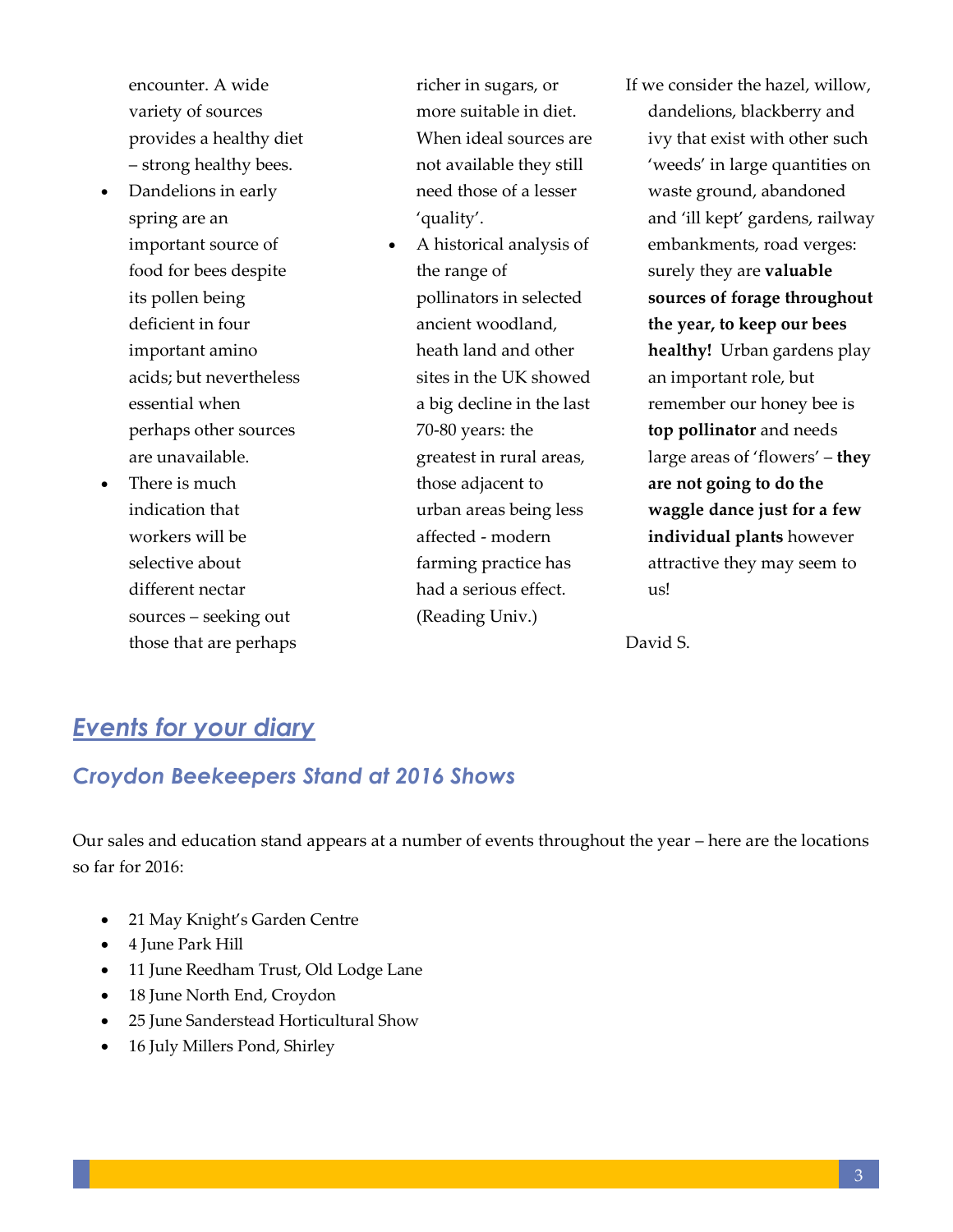## *Further information re South of England Show, 9-11 June, Ardingly, West Sussex*

### **[http://www.seas.org.uk/south](http://www.seas.org.uk/south-of-england-show/) [-of-england-show/](http://www.seas.org.uk/south-of-england-show/)**

During these three days, the South of England Agricultural Society (SEAS) throws the spotlight on the best of British agriculture, equestrianism, horticulture, food and drink, country crafts, sports and many other activities.

## **Amongst all this, within the always popular Honey and Bees marquee, we will be presenting:**

- Show Benches of Competitive Honey Entries
- Sales of Associations and Individual Members Honey and other products of the hive.
- Flying Bees Demonstration Area
- Observation Hives
- Information about Bees & Beekeeping
- Information about Beekeeping Associations and Training opportunities

 Sales of beekeeping equipment from Paynes Southdown Bees.

This event provides a great day out for families.

Hence it presents a great opportunity for BKA's throughout the South of England to showcase your own Association, promote your local Taster Days and Training Courses, sell your local honey, inform the visiting public about bees, help them understand swarming and generally support beekeepers throughout the South East. And if your members enter the Honey Show itself, there is silverware to be won.

This year the organisers of the Honey & Bees marquee's activities are keen to see and welcome representation by ALL the many Associations and Divisions within the 'South of England'. This event is as much 'YOUR' show as your own County Show.

Whether 2016 might be a first time ever, or for some time, or you are existing regular participants, do join in his year.

#### **Meanwhile ...**

 Would any of your members be able and like to serve as a Steward within the marquee for even, say, half a day?

A key link (included in the Notice) is that of the Bees & Honey page on the South of England Show's website. [http://www.seas.org.uk/info/c](http://www.seas.org.uk/info/competing/competing-south-england-show/bees-honey/) [ompeting/competing-south](http://www.seas.org.uk/info/competing/competing-south-england-show/bees-honey/)[england-show/bees-honey/](http://www.seas.org.uk/info/competing/competing-south-england-show/bees-honey/) From this page, the Honey Show Schedule and Entry Forms can be downloaded.

For further info or to offer information, materials or assistance, in the first instance please contact me directly. [richard.d.bradfield@](mailto:richard.d.bradfield@btinternet.com) [btinternet.com](mailto:richard.d.bradfield@btinternet.com)

**Kind Regards, Richard Bradfield**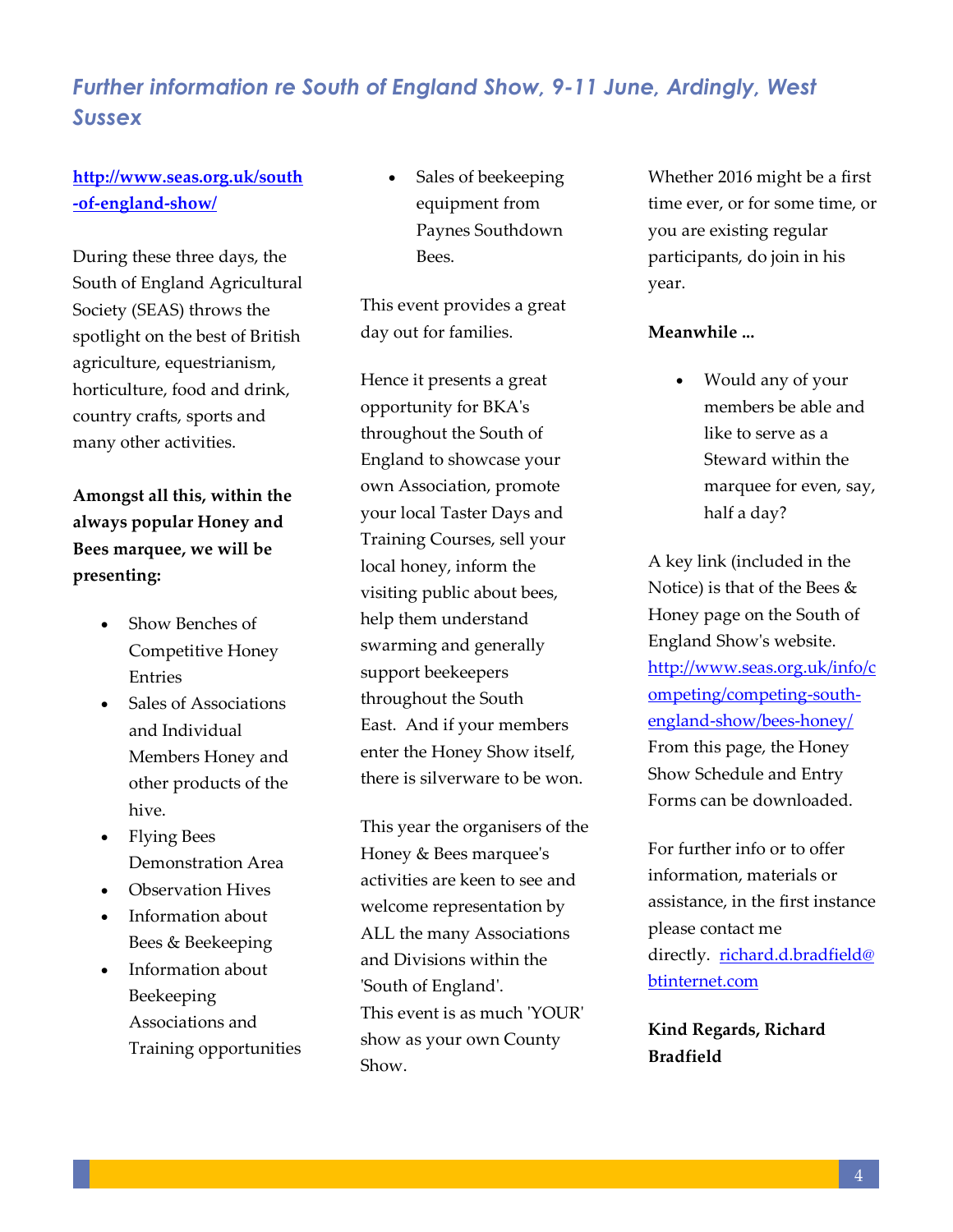## *Courses and learning*

## *Jamie Ellis: "Addressing the sustainability of beekeeping in the 21<sup>st</sup> Century" – Monday 1st August 2016, East Horsley Village Hall*

Surrey Beekeeping Association have just announced this talk with Jamie Ellis, the Associate Professor of Entomology at the University of Florida.

Jamie is well known for his lectures at beekeeping conferences however this is a unique opportunity for us to have him to ourselves! A flyer with further information is attached to this email. To book, email Sandra Rickwood at [rickwoodsbka@gmail.com](mailto:rickwoodsbka@gmail.com) or call 01932 244 536. Tickets cost £5 (free to under 18s).

## *NDB Course in Surrey – 20-21 May, Reigate BKA Apiary*

Adam Leitch NDB (Surrey) and Tony Harris NDB (Scotland) will be running a 'NDB Short course' on colony manipulation in May at Reigate BKA's apiary in Surrey. This 2 day course is open to all beekeepers, although aimed at those with at least a year or two experience. The course aims to take you through key manipulations required for successful beekeeping. It looks at the theory and practical aspects of well used techniques,

allowing beekeepers to undertake them successfully but also provide the theory behind them so that beekeepers can modify them to suit their own requirements and management systems. Students preparing for their BBKA General & Advanced Husbandry courses will benefit from this course.

We will spend time in the classroom and out in the apiary covering the following topics:

Making Nucleus colonies Introducing Queens Feeding colonies Sterilising using Acetic Acid Shook Swarms Artificial Swarms Progressive Comb Replacement Uniting Colonies Bailey Comb Change.

The course takes place on Friday 20th and Saturday 21st May 2016 and costs £80 including a light lunch. You can book the course through the NDB website or with the following link below:

#### <https://www.eventbrite.co.uk/e/manipulations-handling-2-tickets-24257083590>